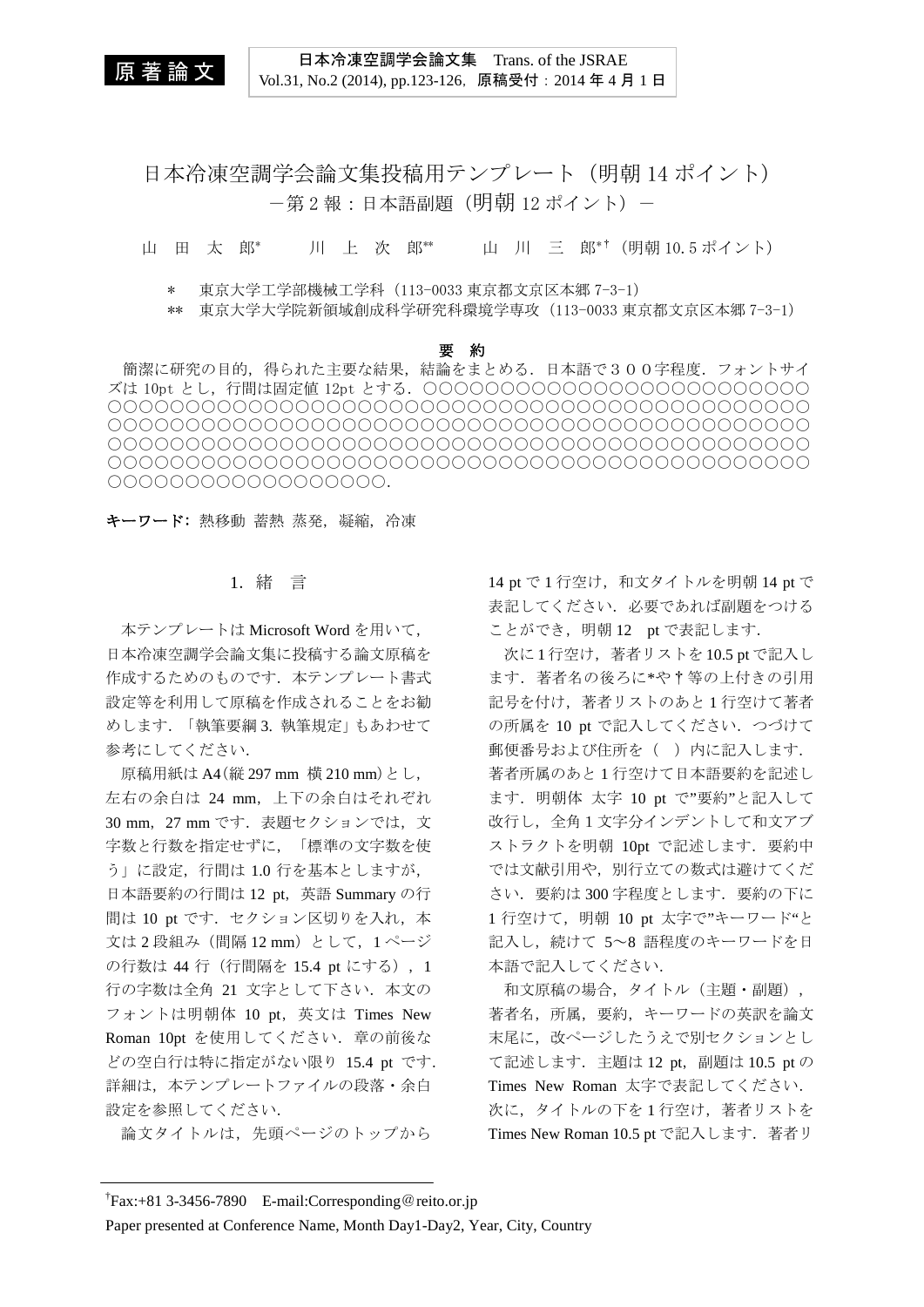ストのあとに 1 行あけて著者所属を Times New Roman 10 pt で記します.次に 1 行あけて,Times New Roman 太字 10 pt で"Summary"と記入して 改行し,半角 2 文字分インデントして英文アブ ストラクトを Times New Roman 9pt で記述しま す.要約中では文献引用や,別行立ての数式は 避けてください.必要であれば,本文中で使用 した図を Summary 中に再掲載し,説明を加えて 構いません. 但し、英文セクションは1ページ を超えないようにしてください.要約の下に 1 行空けて, Times New Roman 10 pt 太字で"Key words: "と記入し, 続けて 5~8 語程度のキーワ ードを英語で記入してください. なお、英文原 稿の場合,タイトル・著者リストおよび所属に 関する和文表記は不要です.

連絡先となる著者については, FAX 番号お よび Email アドレスを先頭ページ左下フッター 部分に記載してください.論文が年次大会等で 発表されたものである場合は,テンプレートの 様式に従い会議名や開催日時・場所をフッター 部分に記載してください.

記 号

| A                | 表面積    | mm <sup>2</sup>                 |  |  |
|------------------|--------|---------------------------------|--|--|
| d                | 直径     | mm                              |  |  |
| h                | 比エンタルピ | $kJ \cdot kg^{-1}$              |  |  |
| $\boldsymbol{p}$ | 圧力     | Pa                              |  |  |
| $\overline{S}$   | 比エントロピ | $kJ \cdot kg^{-1} \cdot K^{-1}$ |  |  |
| Re               | レイノルズ数 |                                 |  |  |
| T                | 温度     | K                               |  |  |
| $\boldsymbol{x}$ | 乾き度    |                                 |  |  |
| ギリシャ記号           |        |                                 |  |  |
| $\eta$           | 粘性係数   | Pa·s                            |  |  |
| λ                | 熱伝導率   | $W \cdot m^{-1} \cdot K^{-1}$   |  |  |
| $\rho$           | 密度     | $\text{kg} \cdot \text{m}^{-3}$ |  |  |
| $\sigma$         | 表面張力   | $N \cdot m^{-1}$                |  |  |
| 添字               |        |                                 |  |  |
| ave              | 算術平均   |                                 |  |  |
| $\mathbf{C}$     | 臨界点    |                                 |  |  |
| cal              | 計算値    |                                 |  |  |
| ev               | 蒸発器    |                                 |  |  |
| exp              | 実験値    |                                 |  |  |
| ۱                | 飽和液体   |                                 |  |  |
|                  |        |                                 |  |  |

飽和蒸気

#### 2.章 見 出 し

2.1 節見出し

''

章見出しは 11 pt で表記し, 前後 1 行を空け てください.

2.1.1 項見出し

節および項見出しは本文と同じ 10 pt で表記 します.

(a) 小見出し□□小見出しの後に 2 文字分のス ペースをあけて本文を書き出してください.

#### 3.数 式

別行立ての数式は,段落の前後に 0.5 行分の 間隔 (7.7 pt) を空けてください.

$$
e_1 = \frac{P}{\rho_L} + \frac{u_L^2}{2} + gz \tag{1}
$$

$$
E = e_{g}W_{g} + e_{L}W_{L}
$$
 (2)

上の例のように,行左端から全角 2 文字分の インデントの後に挿入し, (1),(2),(3)のよう に通し番号を行右端に配置します. 本文中で引 用するときは Eq. (1), Eqs. (1) and (2), Eqs. (1) -(3) のように記載します.

記号が多い場合は、緒言の後に記号表を付け てください.記号表の体裁は本テンプレートを 参考にしてください.

#### 4.図 表

図(写真も含む)を掲載する場合は、図の下 に 10 pt の行間隔を開けて見出しを記入してく ださい.表の場合,見出しは 10 pt の空行を挟 んで表の上に記入します. 例を以下の Fig. 1 お よび Table 1 に示します.

図表の中の文字は見やすい大きさにするよう 心がけてください. およそ9pt 以上が目安です. 例のように,図表の見出しには, Fig. 1, Figs.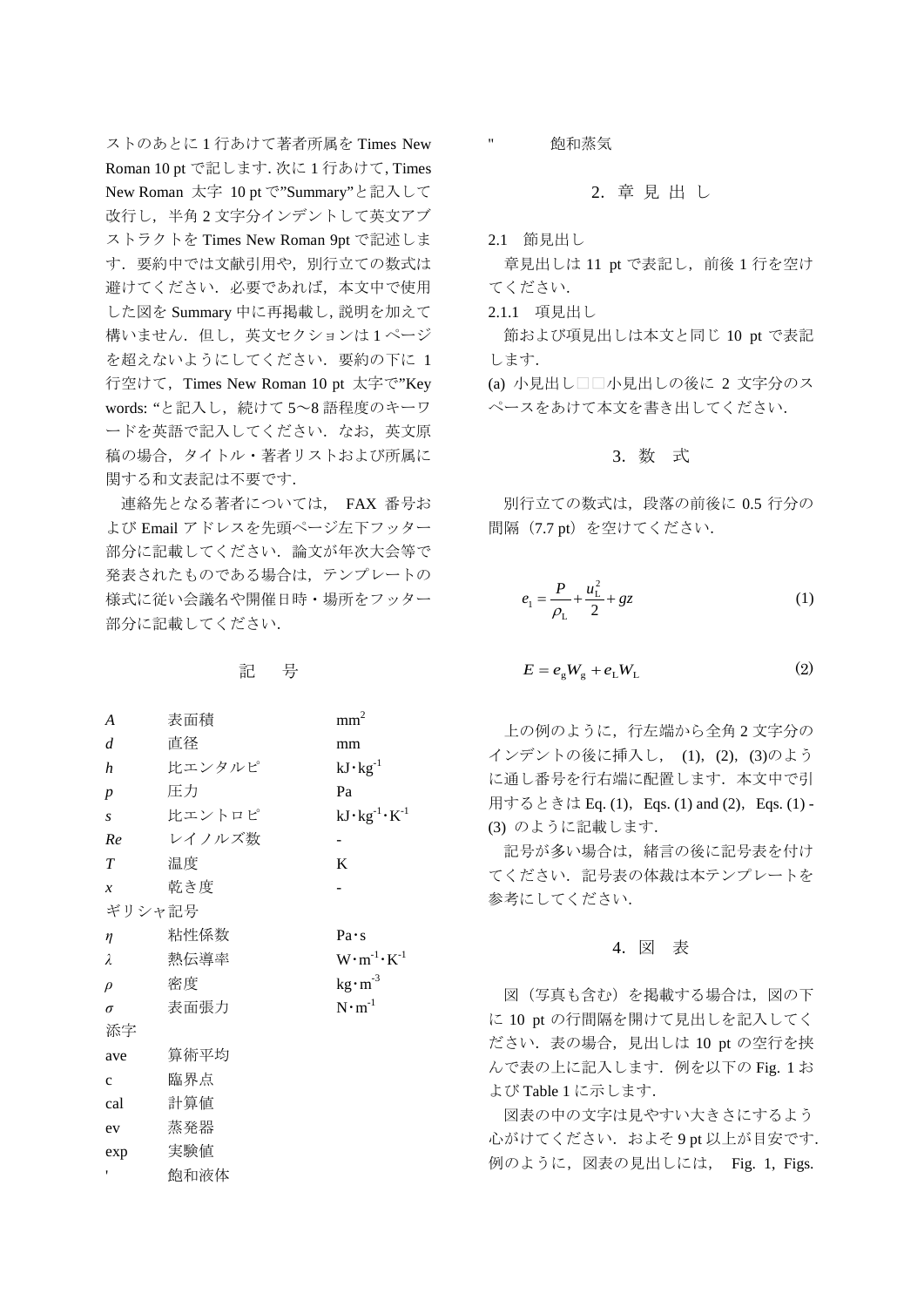1-3, Table 1 のように通し番号を付け, 全角 1 文 字分を空けて英文の見出しを記載してください. 10 pt の Times New Roman を使用し,最初の単 語の頭文字のみ大文字とします.



Fig.1 Temperature-enthalpy diagram of R 32, R 125 and R 134a.

Table 1 Molar masses, standard boiling points and critical temperatures of the refrigerants

| Refrigerant | M                  | $T_{\rm h}$ | $T_{\rm c}$ |
|-------------|--------------------|-------------|-------------|
|             | $g \cdot mol^{-1}$ | K           | K           |
| R 10        | 153.822            | 349.88      | 556.36      |
| R 11        | 137.367            | 296.89      | 471.16      |
| R 12        | 120.913            | 243.364     | 384.98      |
| R 13        | 104.459            | 193.21      | 301.87      |
| R 14        | 88.004             | 145.11      | 227.61      |
| R 20        | 119.377            | 334.28      | 536.36      |
| R 21        | 102.922            | 282.1       | 451.56      |
| R 22        | 86.468             | 232.34      | 369.3       |
| R 23        | 70.014             | 191         | 299         |

## 5.文 献 引 用

本文中で文献を参照するときは、例 1),例 2-4) のように上付きの番号を順番にふってくだ さい. 文献リストの書式は,本文とは異なり, Times New Roman 9ptで改行は固定値12ptです. この他、記載方法などは執筆規定に従ってくだ さい.

### References

- 1) Tanaka, T., Study on Refrigeration, *Transactions of the Japan Society of Refrigerating and Air Conditioning Engineers*, 2009, **26**(1), pp. 42-53. (in Japanese)
- 2) Kaushik, S.C. and Arora, A., Energy and Exergy Analysis of Single Effect and Series Flow Double Effect Water-Lithium Bromide Absorption Refrigeration Systems, *International Journal of Refrigeration*, 2009, **32** (6), pp. 1247-1258.
- 3) Tanaka, T., "Refrigerating Machine", 1996, Japan Publishing Co., Tokyo, pp. 40-42. (in Japanese)
- 4) Ito, J., "Air Conditioning", Vol. 3, 2nd ed., (ed. by T. Tanaka), 1983, Air Conditioning Press, Tokyo, pp. 45-46. (in Japanese)
- 5) Franks, F., "Effects of Low-temperatures on Biological Membranes" , (ed. by Morris, G. J. and Clarke, A.), 1991, Academic Press, London, pp. 3-19.
- 6) Kriss, A. E. (Translated from Russian by Shewan, J. M. and Kabata, Z.), "Low Temperature Preservation Foods" , 1996, Oliver and Boyd, Edinburgh, UK, pp. 43-51.
- 7) Lorentzen, G. , Proceedings of New Applications of Natural Working Fluids in Refrigeration and Air Conditioning, Hannover, Germany (1994), pp. 23-36.
- 8) Jansen, M. J. P. , Engels, F. L. M. and Kuijpers, L. J. M., Proc. 19th Int. Cong. Refrig., Hague, Netherlands (1995), Vol. IVb, pp.860-867.
- 9) Reito, T. and Kucho, H., Proceedings of 2003 JSRAE Annual Conference, Tokyo (2003), pp. 1-4. (in Japanese)
- 10) Reito, T. and Kucho, H., "Refrigerator", 2002, US Patent 1234567.
- 11) http://www.jsrae.or.jp/ (Jan., 2014).